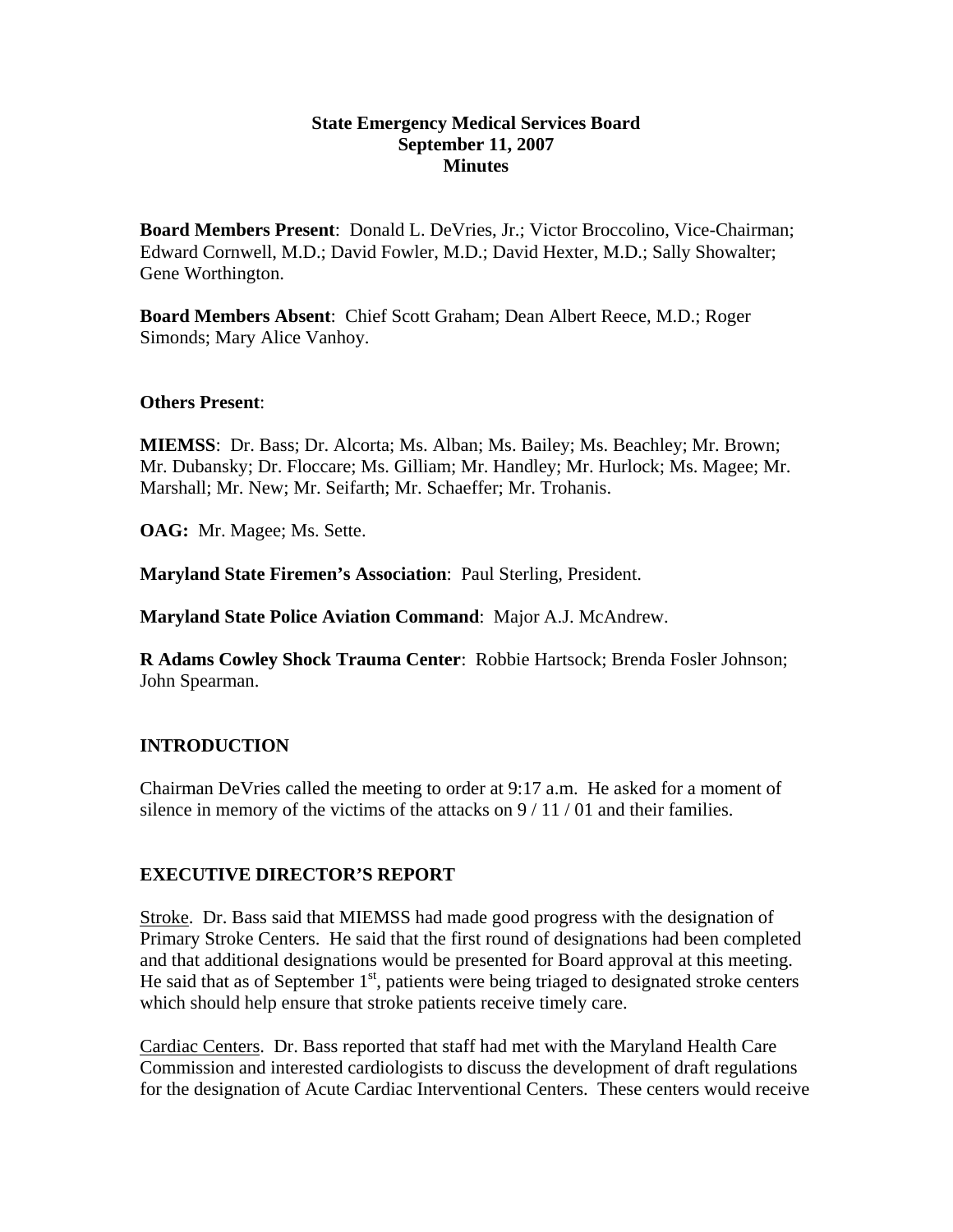ambulance-transported patients with acute ST-elevation myocardial infarction (STEMI) who need rapid primary percutaneous coronary intervention. Dr. Bass said that the draft regulations would be based on national guidelines that would be tailored to Maryland. He said that it was important to dovetail MIEMSS regulations with existing regulations that had been promulgated by the Maryland Health Care Commission which issues Certificates of Need (CON) or CON waivers to interested hospitals.

Free-Standing Emergency Department. Dr. Bass reported that staff was considering the impact of the free-standing facility in Germantown in anticipation of another freestanding emergency facility that would be developed by Memorial Hospital of Easton and located in Queen Anne's County. He said that MIEMSS would be considering various factors that would impact protocol for that facility, such as the likelihood of traffic backups on the Bay Bridge, particularly during the summer months.

New Scope of Practice. Dr. Bass said that comments for the first draft of the National EMS Education Standards have been submitted and MIEMSS continues to monitor the status of the draft national EMS Education Standards. He said that the new standards will likely be published by August 2009. He said that the standards call for the following providers levels:

- Emergency Medical Responder which is similar to Maryland's existing First Responder.
- Emergency Medical Technical to provide basic emergency medical care and transportation for patients under medical oversight.
- Advanced Emergency Medical Technician to provide basic and limited advanced emergency medical care and transportation for patients under medical oversight.
- Paramedic to function as an allied health professional to provide advanced emergency medical care for critical and emergent patients under medical oversight.

Dr. Bass said that there were a number of issues to be considered, including whether or not to adopt the Advanced EMT level and how Maryland's CRTs could be integrated into a new system. He said that Maryland was under no obligation to follow the national standards, which should serve as a guideline, not a "requirement." He noted, however, that following national standards could be beneficial to EMS providers in certain respects, e.g., it would make it easier for Maryland providers who wished to practice in adjacent / other states that required compliance with national training standards.

ED Diversions. Dr. Bass said that the Baltimore City Commissioner of Health had recently issued a report that concluded that Yellow and Red Alerts in the City had leveled off. He said that the City's Active Ambulance Routing practices had contributed to the positive results.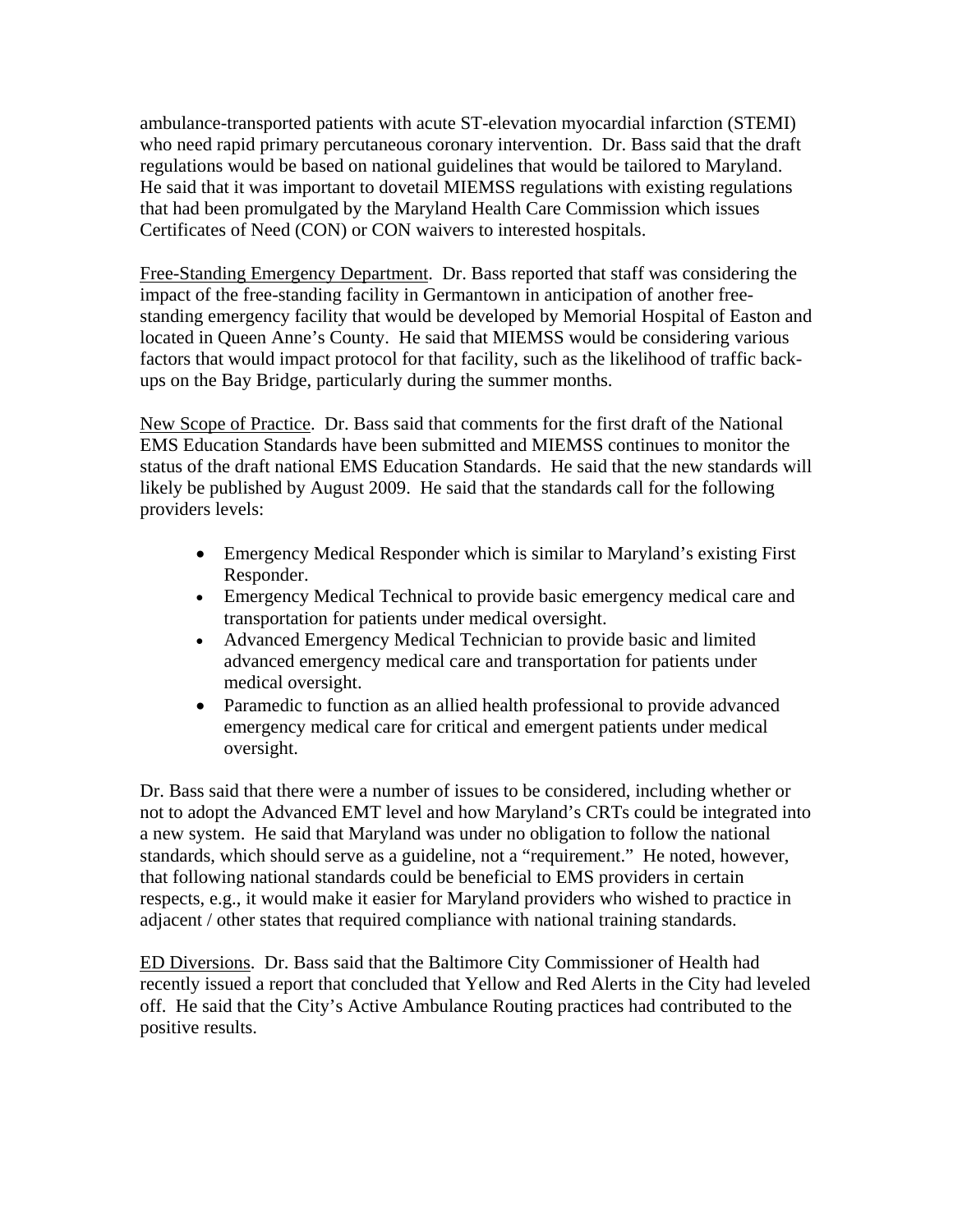FRED. Dr. Bass said that MIEMSS had started the process to upgrade the original FRED and CHATS systems that MIEMSS had developed several years ago. He said that MIEMSS would be purchasing and customizing software for this purpose.

Helicopter Replacement. Dr. Bass said that the House Appropriations and Senate Budget & Taxation Committees had recently visited MIEMSS and had received updates on the helicopter replacement process. He said that the helicopter consultant's report would likely be completed very shortly and that the Helicopter Committee would be convened to review the report. He said that one outstanding issue – funding for helicopter replacement – remained unaddressed at this point.

Approval of Minutes. **Action: Moved (Mr. Broccolino), seconded (Dr. Cornwell), passed unanimously to approve as written the minutes of the July 10, 2007, meeting of the State EMS Board.** 

#### **SEMSAC REPORT**

Dr. Bass reported that SEMSAC had met in September.

# **SHOCK TRAUMA CENTER REPORT**

Mr. Spearman distributed the Shock Trauma report to the Board. He said that patient volume was slightly behind the same period last year. Regarding bed occupancy, he said that the STC's bed limit was 104 and in July the bed occupancy was 102. He said that OR cases were slightly ahead of last year's number and that there had been several capacity alerts in July and August. He said that the renovations underway on the STC's sixth floor should help ensure that patients can be accommodated. He also noted that the ambulatory care clinic would be completed which would provide about 9,000 square feet of space for treatment of discharged patients who need follow-up care.

# **LEGISLATIVE REPORT**

Ms. Gainer reported that the Senate Budget & Taxation Committee had visited MIEMSS in late August and the House Appropriations Committee had visited MIEMSS in early September to hear about agency initiatives and to tour the SYSCOM / EMRC Communications Center. She said that MIEMSS had submitted to the Governor's Legislative Office the proposed AED legislation that the Board had approved in July. She said that MIEMSS had been working on several studies that were required by legislation passed during the 2007 session. She said that MIEMSS will report to the Legislature in October on all-terrain vehicle crashes in Maryland that resulted in ED, hospital, and trauma center visits. In December, MIEMSS will report to the legislature on whether AEDs should be made available at swimming pools and whether AEDs should be made available at locations other than swimming pools.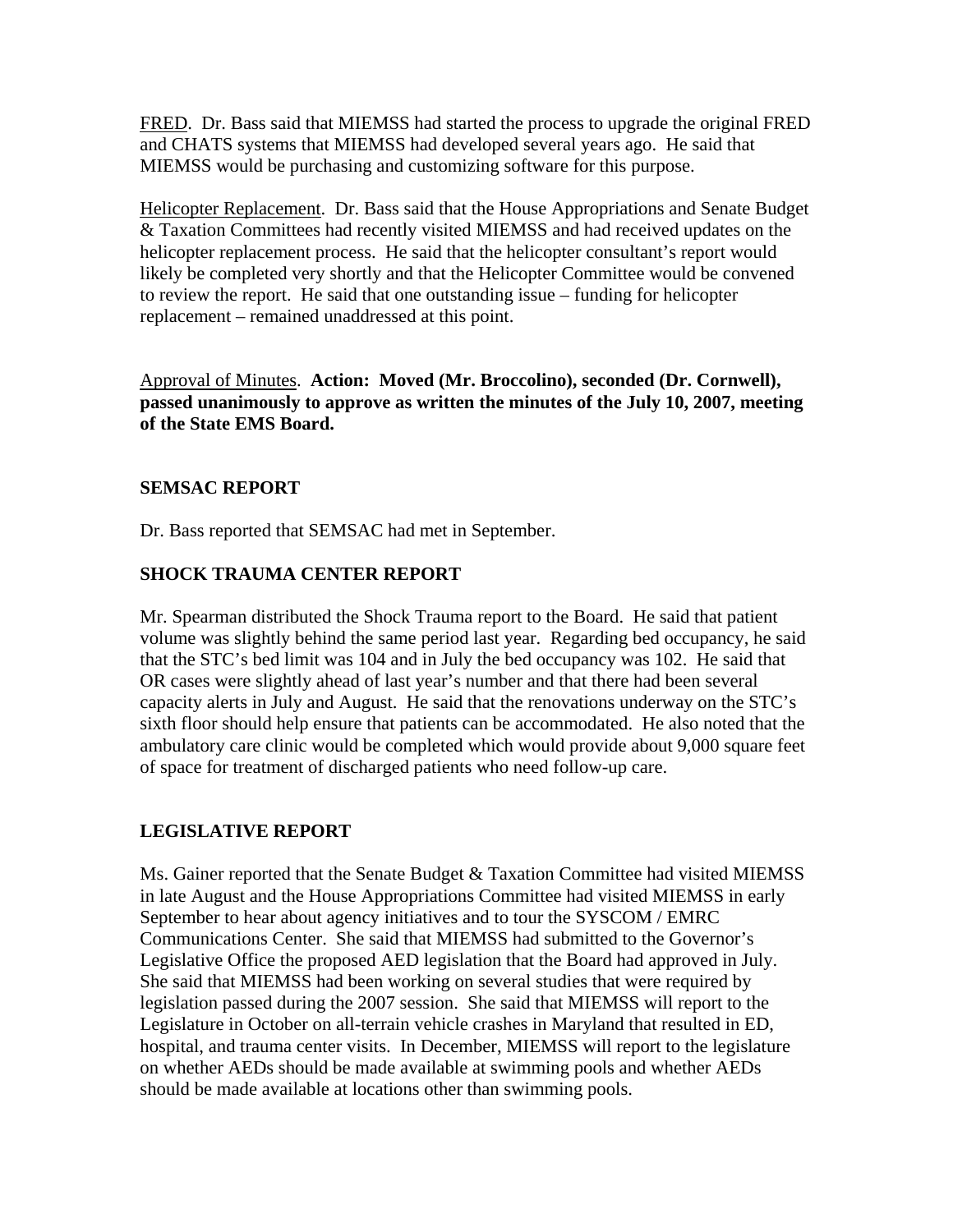### **OLD BUSINESS**

Quality Assurance Regulations. Ms. Sette reported that the proposed Quality Assurance Regulations for EMS jurisdictions had been published in the July and that no comments had been received. She asked the Board to approve the proposed regulations as final regulations. **Upon the motion of Mr. Broccolino, which was seconded by Ms. Showalter, the Board approved the proposed Quality Assurance Regulations as final regulations.** 

#### **NEW BUSINESS**

Active Central Routing. Dr. Alcorta presented the draft "Active Centralized Jurisdictional Routing Project" to the Board. He said that the project would strategically direct certain patients to specific hospital emergency departments. He said that the concept had been used in Baltimore City and in Washington, D.C., which used a "gatekeeper" who was located in the dispatch center. He said that the Project had already been reviewed by several jurisdictions and would soon be forwarded for review by hospitals and physicians. He said that the Project should help reduce the time it takes EMS to complete the transfer of patient care to the receiving emergency department which should help EMS jurisdictions to optimize their return-to-service time. The Board discussed various aspects of the project.

Update on Electronic Patient Care Reporting. Mr. Handley provided an update on EMAIS, the electronic patient care reporting system. He summarized progress to date in terms of jurisdictional use of EMAIS. He said that the following jurisdictions were using EMAIS:

| Garrett                     | St. Mary's              | Hartford           |
|-----------------------------|-------------------------|--------------------|
| Allegheny                   | Cecil                   | Kent               |
| Washington                  | Queen Anne's            | Caroline           |
| Frederick                   | Talbot                  | Dorchester         |
| Carroll                     | Wicomico                | Somerset           |
| Charles                     | <b>Annapolis City</b>   | <b>BWI</b> Airport |
| Calvert                     | Aberdeen Proving Ground | Ft. Dedrick        |
| <b>MSP Aviation Command</b> |                         |                    |

He also said that Prince George's was scheduled to begin using EMAIS in October, Baltimore City was scheduled to begin using EMAIS in the fall of '07, and Montgomery would be field-testing EMAIS in the fall. He also outlined the variety of EMAIS reports that are available to participating jurisdictions. Dr. Bass said that the Board will soon need to consider setting a definitive timeframe for ending the use of paper patient care run forms and for requiring jurisdictions to adopt some form of electronic reporting.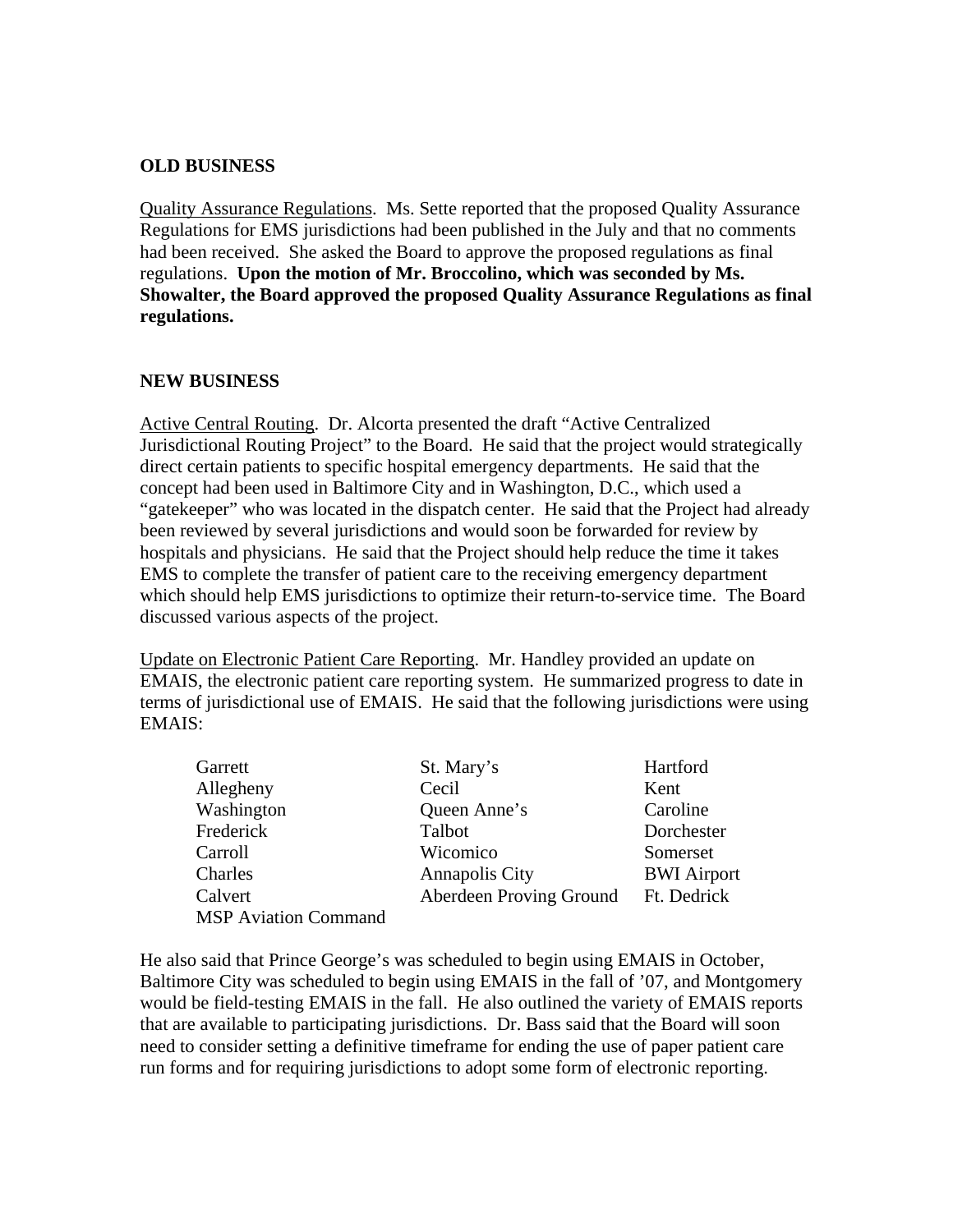Finance Committee. Mr. Broccolino reported that the Finance Committee had met and had reviewed the FY09 EMSOF budget requests for MIEMSS, MFRI, STC and the MSP Aviation Command. He said that the requests were very reasonable. He thanked the members of the Committee, as well as Mr. Dubansky, for their work on the budget requests.

### **ADJOURN TO CLOSED SESSION**

**Upon the motion of Dr. Hexter, which was seconded by Dr. Cornwell, the Board adjourned to closed session to carry out administrative functions and to consult with counsel to obtain legal advice on pending disciplinary actions under State Government Article § 10-508(7), to consult with staff and counsel on pending litigation under State Government Article § 10-508(8), and to maintain certain records and information in confidence as required by Health Occupations Article § 14-506(b) under State Government Article § 10-508(13), and to thereafter resume open session.** 

**Board Members Present at the Closed Session**: Donald L. DeVries, Jr.; Victor Broccolino, Vice-Chairman; Edward Cornwell, M.D.; David Fowler, M.D.; David Hexter, M.D.; Sally Showalter; Gene Worthington.

**Others Present**: Dr. Bass, Ms. Bailey, Ms. Beachley, Ms. Gainer, Mr. Dubansky, Major McAndrew, Mr. Magee, Ms. Sette, Mr. Schaeffer, Mr. Spearman, Mr. Trohanis, Mr. Young.

The administrative function was the review of confidential hospital information, the review of educational program information, the application of provider disciplinary rules to existing cases, and the discussion of agency budgets.

#### **RECONVENE IN OPEN SESSION**

The Board reconvened in open session at 11:20 p.m.

Agency Budgets. **Upon the motion of Mr. Broccolino, which was seconded by Dr. Hexter, the Board approved as submitted the FY2009 budgets of the Maryland Institute for EMS Services Systems, the Maryland Fire & Rescue Institute, and the EMSOF-funded portions of the 2009 budgets of the R Adams Cowley Shock Trauma Center and the Maryland State Police Aviation Command.** 

Perinatal Referral Center. Ms. Beachley reported that MIEMSS staff and site review teams had completed re-designation determinations for Greater Baltimore Medical Center and St. Joseph's Hospital. **Upon the motion of Mr. Broccolino, which was seconded by Ms. Showalter, the Board approved the re-designation of the Greater Baltimore**